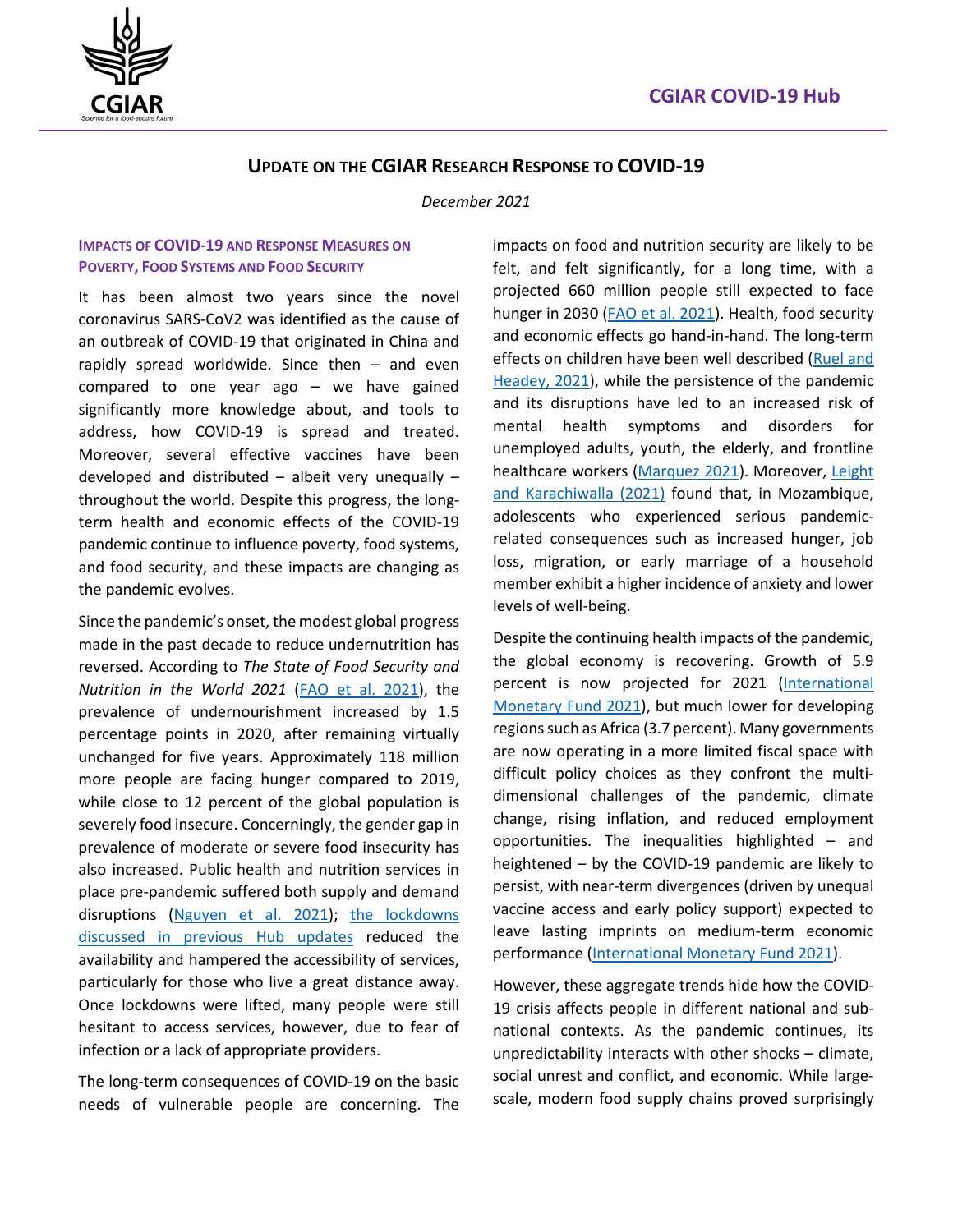resilient to the pandemic's initial impacts, some countries and food systems – particularly those heavy in small- and medium-sized enterprises and/or dependent on labor – were more vulnerable to disruptions [\(FAO 2021\)](https://doi.org/10.4060/cb4476en). Moving forward, uncertainty and dealing with multiple challenges will remain an increasing concern. For businesses in the food system, uncertainty will influence their willingness to invest in new technologies or hire additional employees [\(Pangestu 2021\)](https://blogs.worldbank.org/voices/taking-pulse-business-covid-recovery-and-policy-implications). For countries, a potentially complex transition from epidemic to endemic COVID-19 will require smarter policies with, in many cases, more constrained public funding [\(Díaz-Bonilla 2021\)](https://www.ifpri.org/blog/using-new-imf-special-drawing-rights-larger-purposes-guaranteeing-%E2%80%98pandemic-recovery-bonds%E2%80%99).

#### **CGIAR COVID-19 HUB PROGRESS OF WORK**

The CGIAR COVID-19 Hub provides evidence, innovations and tools from a wide range of expertise to policymakers and food system actors as they develop and revise plans for COVID-19 response and recovery. As envisaged from its inception, the CGIAR COVID-19 Hub is complementing, not replacing, the COVID-19 research response undertaken within existing CGIAR research programs.

The Hub activities focus on delivering a set of prioritized research outputs across three thematic work areas: Value Chain Fractures, One Health, and Food System Resilience, as well as targeted work in five countries. The objectives and planned outputs under each area are listed in Annex 2 of the [June 2021 brief.](https://a4nh.cgiar.org/files/2021/06/COVID-19-Hub-Update-June-2021-FINAL.pdf)

The Hub offers two critical cross-CGIAR functions. The first is synthesizing findings and distilling lessons from multiple CGIAR studies on value chain fractures and food system resilience. The second is coordinating prioritized cross-CGIAR support to COVID-19 response and recovery through five country teams. Further information on the three thematic work areas and work area in supporting country responses are provided on the [COVID hub webpage.](https://a4nh.cgiar.org/covidhub/) There has been more recent work on Work Areas 2, 3 and 4 in the past quarter and so these have more detail in this brief.

### *Work Area 1: Value Chain Fractures*

Work Area 1 completed four studies in 2021:

- 1. Pivoting in response to COVID-19 disruptions in the midstream o[f potato and fish value chains in Kenya,](https://cgspace.cgiar.org/bitstream/handle/10568/116767/157.pdf?sequence=1&isAllowed=y)
- 2. Adaptation to COVID-19 effects on rice, fish, and potato value chains in Bangladesh,
- 3. The role of digital platforms in maintaining the functionality of vegetable, root and tuber crop value chains in the face of COVID-19, and
- 4. Maintaining agri-food value chain flows during the pandemic: The procurement of produce and its impact on food security in Odisha, India.

The studies in Kenya and Bangladesh were presented in a [webinar](https://pim.cgiar.org/2021/11/22/covid-19-and-agricultural-value-chains-impacts-and-adaptations/) in late November. Working and synthesis papers based on these studies are forthcoming, and research from these studies, along with other work from the CGIAR COVID-19 Hub, will contribute to a second version of the e-book from the International Food Policy Research Institute on COVID-19 and global food security that will be published in early 2022.

#### *Work Area 2: One Health*

Work Area 2 used a One Health approach to provide policy recommendations and address urgent issues related to agriculture's role in spreading zoonoses and how to avoid future crossover events. Its three subworking groups focused on cross-over, epidemiology, and economic and health modeling.

- 1. Wildlife value chains in Vietnam: Production, trade and management policies. Findings showing COVID-19's mixed impacts on wildlife conservation were discussed in national policy meetings. Increased political will among policymakers and more bilateral agreements to help fund wildlife conservation are positive signals, but illegal wildlife trade in Vietnam remains prevalent. Learn more [here,](https://www.cifor.org/publications/pdf_files/infobrief/8298-Infobrief.pdf) [here,](https://www.cifor.org/knowledge/publication/8098/) an[d here.](https://www.cifor.org/knowledge/publication/8350)
- 2. Surveillance and monitoring of interspecies transmission of COVID-19 in Vietnam using a One Health approach: A survey identified pancoronavirus in bats and other wildlife species, pigs and humans. In Lao Cai province, five out of 108 bat fecal samples from four caves were positive for pan-coronavirus.
- 3. Seroprevalence study of COVID-19 antibodies in households and slaughterhouse workers in Kiambu County, Kenya: The study revealed the proportion